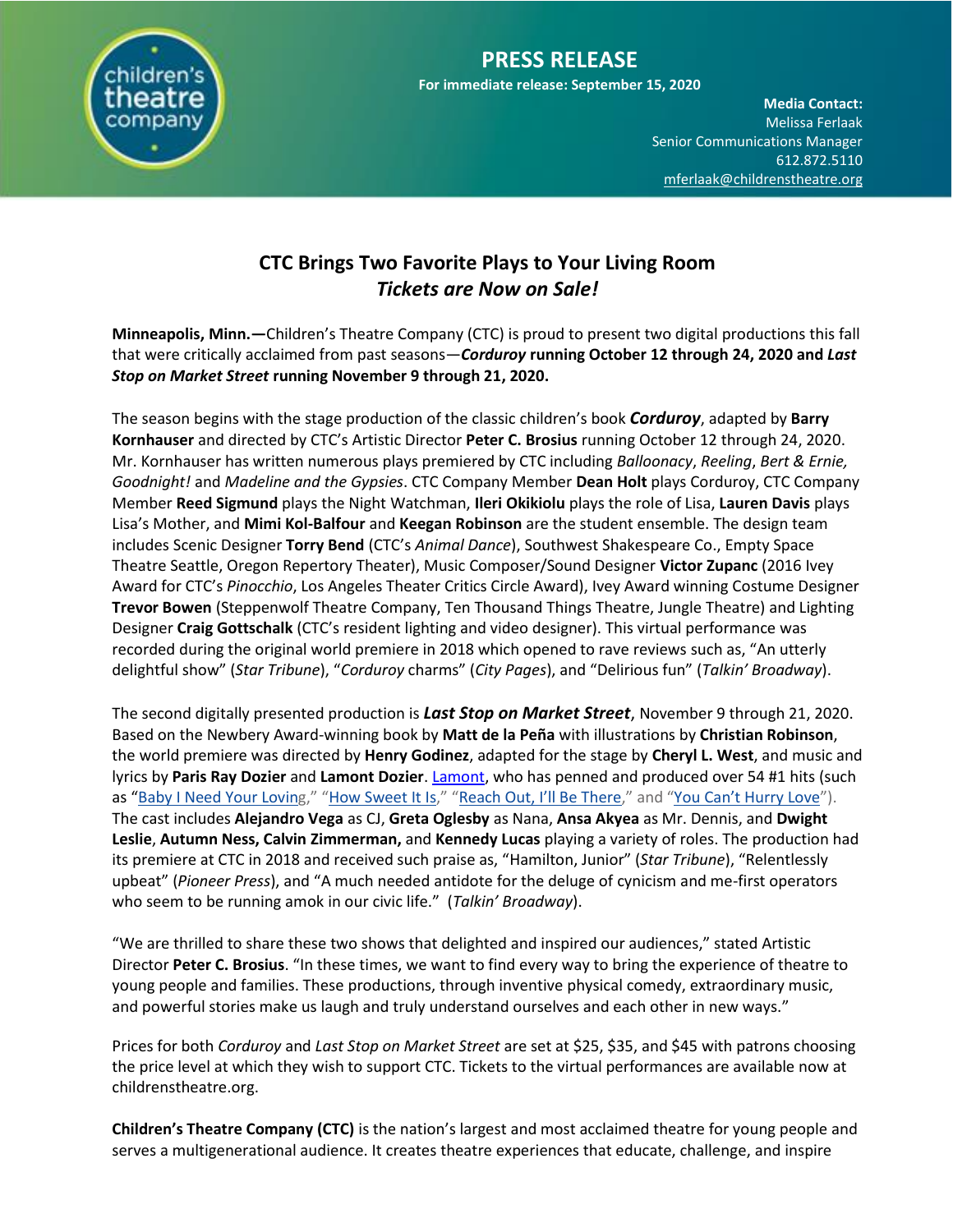more than 250,000 people annually. CTC is the only theatre focused on young audiences to win the coveted Tony Award® for regional theatre and is the only theatre in Minnesota to receive three Tony® nominations (for its production of *A Year with Frog and Toad*). CTC is committed to creating world-class productions at the highest level and to developing new works, more than 200 to date, dramatically changing the canon of work for young audiences.

CTC's engagement and learning programs annually serve more than 93,000 young people and their communities through Theatre Arts Training, student matinees, Neighborhood Bridges, and early childhood arts education programs. ACT One is CTC's comprehensive platform for access, diversity, and inclusion in our audiences, programs, staff, and board that strives to ensure the theatre is a home for all people, all families, reflective of our community. childrenstheatre.org

# # #

いっぱん アンプリング アンプリング アンプリング アンプリング アンプリング アンプリング アンプリング アンプリング アンプリング

#### *Corduroy*

Based on the *Corduroy* and *A Pocket for Corduroy* books by Don Freeman Licensed by CBS Consumer Products Adapted for the stage by Barry Kornhauser Music composed by Victor Zupanc Directed for the stage by Peter C. Brosius A Children's Theatre Company Commissioned World Premiere taped in 2018 Best enjoyed by all ages

#### **Creative Team & Production Staff**

Stage Director: Peter Brosius Playwright: Barry Kornhauser Scenic Designer: Torry Bend Costume Designer: Trevor Bowen Lighting Designer: Craig Gottschalk Composer/Sound Designer: Victor Zupanc Stage Manager: Chris Schweiger & Jane Heer

#### **Cast**

Dean Holt (Corduroy) Reed Sigmund (Night Watchman) Ileri Okikiolu (Lisa) Lauren Davis (Mother) Mimi Kol-Balfour (Student Ensemble) Keegan Robinson (Student Ensemble) Lynnea Doublette (Understudy) Dwight Leslie (Understudy) Stella Ruth Murphy (Understudy) Miranda Shaughnessy (Understudy) Brian Sostek (Understudy)

#### **Runtime**

90 Minutes

#### *Last Stop on Market Street*

Based on the Newbery Award-winning book by Matt de la Peña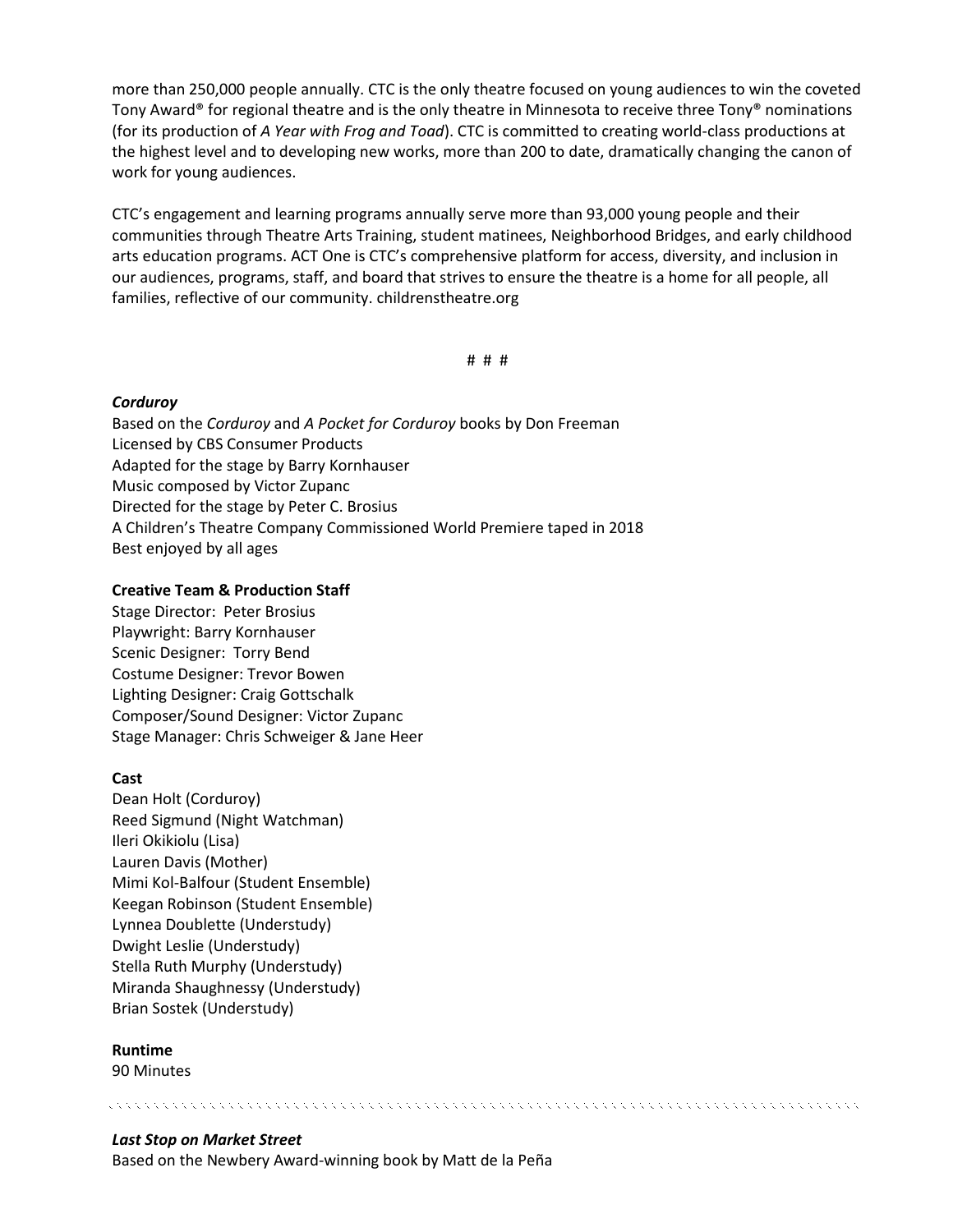Illustrated by Christian Robinson Adapted for the stage by Cheryl L. West Music and lyrics by Paris Ray Dozier and Lamont Dozier Directed for the stage by Henry Godinez Co-commissioned with the Chicago Children's Theatre For curious 5-year-olds and up UnitedHealth Group Stage

#### **Creative Team & Production Staff**

Stage Director: Henry Godinez Choreographer: Ashley Selmer Music Director: Sanford Moore Scenic Designer: Courtney O'Neill Costume Designer: Trevor Bowen Lighting Designer: Marcus Doshi Sound Designer: Sten Severson

#### **Cast**

Ansa Akyea (Mr. Dennis) Dwight Leslie (Tatted Man/Blind Man/Mr. Chow) Autumn Ness (Madam Butterfly/Grandma Posey) Alejandro Vega (CJ) Greta Oglesby (Nana) Calvin Zimmerman (Dancing Teen/JoJo) Kennedy Lucas (Dancing Teen/Ensemble) Rowin Breaux (Understudy) Alexcia Thompson (Understudy) Symphonie Whitted (Understudy)

### **Runtime**

75 Minutes

# *Corduroy* **Biographies**

## **Creative Team**

**Barry Kornhauser (Playwright)** On TYA/USA's list of "Most Produced Theatre for Young Audience Playwrights of 2019-20," Barry Kornhauser has been WORKING in this field since 1982. Theatre honors include the Children's Theatre Foundation of America's Orlin Corey Medallion for "significant achievements for the enrichment of children in the United States and Canada through nurturing artistic work in theatre and the arts," the American Alliance for Theatre & Education (AATE) Charlotte Chorpenning Cup honoring "a body of distinguished work by a nationally known writer of outstanding plays for children," Ivey Playwriting Award *(*CTC's *Reeling)*, Helen Hayes Award for Outstanding Play *(Cyrano)*, Bonderman Playwriting Prize *(Worlds Apart)*, and three AATE Distinguished Play Awards (*This Is Not A Pipe Dream* and two CTC commissioned works - *Balloonacy* and *Corduroy)*. Other nationally honored plays of his include *Better Angels*; *Inner Grace*; *Sowing The Wind*; *The Devil's Arithmetic*, *Warped!*; and an adaptation of Henrik Ibsen's *Peer Gynt* for young audiences. *Thunder & Potatoes*, which he wrote and directed, had a month-long run at the Smithsonian Institute's Discovery Theatre.

a de la caractería de la caractería de la caractería de la caractería de la caractería de la caractería de la

Barry's youth theatre program for teens living with disabilities and other life challenges was honored at the White House in 2008 as one of the nation's top arts-education initiatives, and for which he received the AATE's 2011 Youth Theatre Director of the Year honor. More recently, Barry was named *Artist of the Year* at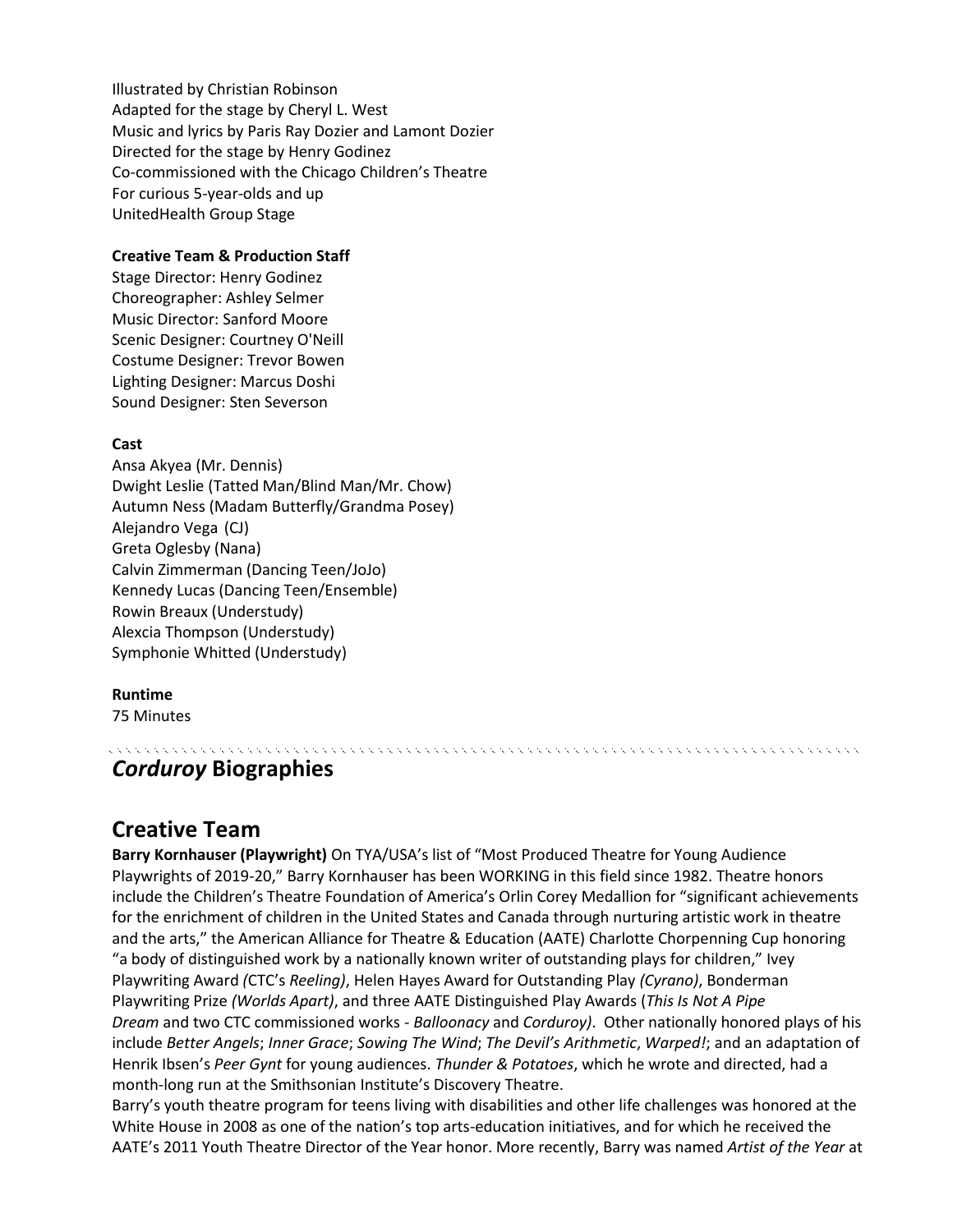the 2017 Pennsylvania Governor's Awards. Prior to that, he received the state's first Educational Theatre Award "for outstanding service by an individual for the advancement of theater education in the Commonwealth," and was also given Pennsylvania's "Best Practices in Arts Education" Award (for *All It Takes…*, and HIV/AIDS prevention T.I.E. project he both wrote and directed, which toured the Commonwealth's middle schools free of charge for four years).

The author of more than 30 plays all told, Barry's works have been commissioned and produced by a handful of Tony Award-winning theatres such as CTC, Alliance, Denver Center Theatre Company, La Jolla Playhouse, and the Shakespeare Theatre. For this latter stage, Barry was one of three playwrights (along with David Ives and former USA Poet Laureate Robert Pinsky) to be commissioned to create new "American" adaptations of lesser-known classic dramas. The John F. Kennedy Center for the Performing Arts invited Barry to write a piece *(Of Mice and Manhattan)* based on newly discovered children's songs by Broadway legend Frank Loesser; to author its report on the first *International Convening of Thought Leaders in Theater, Dance, Disability, Education and Inclusion* hosted there in 2012; to bring a South African play he adapted and directed *(Amazwi Omoya)* to the One Theatre World event held

there; and a new original work of his *(Power Play)* to its New Visions/New Voices Festival, one of a number of national festivals that have featured his plays, as have USA stages from New York City to Chicago to Seattle to Honolulu, and worldwide as far afield as Australia and Myanmar. Articles about his work have appeared in various national publications including *American Theatre*, but as a longtime public radio listener, one of Barry's greatest kicks was being interviewed by Robert Siegel on NPR's *All Things Considered*.

Over the years, Barry has conducted theatre residencies everywhere from a one-room Amish schoolhouse to universities across the county. He has received grants and fellowships from the National Endowment for the Arts, TYA/USA, Doris Duke Charitable Foundation, MetLife Foundation, Mid-Atlantic Arts Foundation, Pennsylvania Council on the Arts, and Pennsylvania Performing Arts on Tour.

Currently, Barry works for the Millersville University Office of Visual & Performing Arts, where his energies are focused on integrating arts into the school's curriculum and bringing arts and arts-learning opportunities to marginalized, underserved and under-represented community members, including individuals living with disabilities, refugees and immigrants, and economically challenged families. Prior to this, he served over 30 years as Playwright-In-Residence, TYA Director, and sundry other positions at the National Historic Landmark Fulton Theatre. A Phi Beta Kappa graduate of Franklin & Marshall College, Barry has sat on the TYA/USA board, various panels of the NEA, the Heinz Endowment, and three state arts councils, while continuing to take part in numerous community and campus working groups. He is a proud member of the Dramatists' Guild of America. His wonderful family – wife Carol and children Max (with wife Sena), Sam, and Ariel (with husband Dan) – complete his real-life "cast of *characters.*"

**Peter C. Brosius (Director)** Since 1997, Peter has directed the world premieres of *Dr. Seuss's The Sneetches the Musical; The Last Firefly; Seedfolks; The Scarecrow and His Servant; The Snowy Day and other stories by Ezra Jack Keats; Animal Dance; Lizzie Bright and the Buckminster Boy; Reeling; Anon(ymous); The Biggest Little House in the Forest; Balloonacy;* among many others, all of which were commissioned and workshopped through

CTC's new play development efforts. His production of *Seedfolks* has been seen across the U.S.A. and was recently invited to the ASSITEJ Festival in Cape Town South Africa. It will be at the New Victory Theatre in NYC this spring. He has directed across the country including South Coast Repertory, Arizona Theatre Company, South Street Theatre on Theatre Row, Off Broadway for Pan Asian Repertory, as well as *Finding Nemo the Musical* for the Disney Company. His awards and honors include TCG's Alan Schneider Director Award, the L.A. Drama Critics Circle Award, Drama-Logue, College of American Fellows of the American Theatre, Sara Spencer Award for Artistic Achievement and a 2013 Ivey Award for Best Director. Previously, he was the Artistic Director of the Improvisational Theatre Project at The Mark Taper Forum, a resident director at the Sundance Theatre Institute, and was Artistic Director of the Honolulu Theatre for Youth. He has served on the boards of Theatre Communications Group, The Playwrights Center and ASSITEJ/USA. Peter is married to writer Rosanna Staffa and is the father of Daria and Gabriel.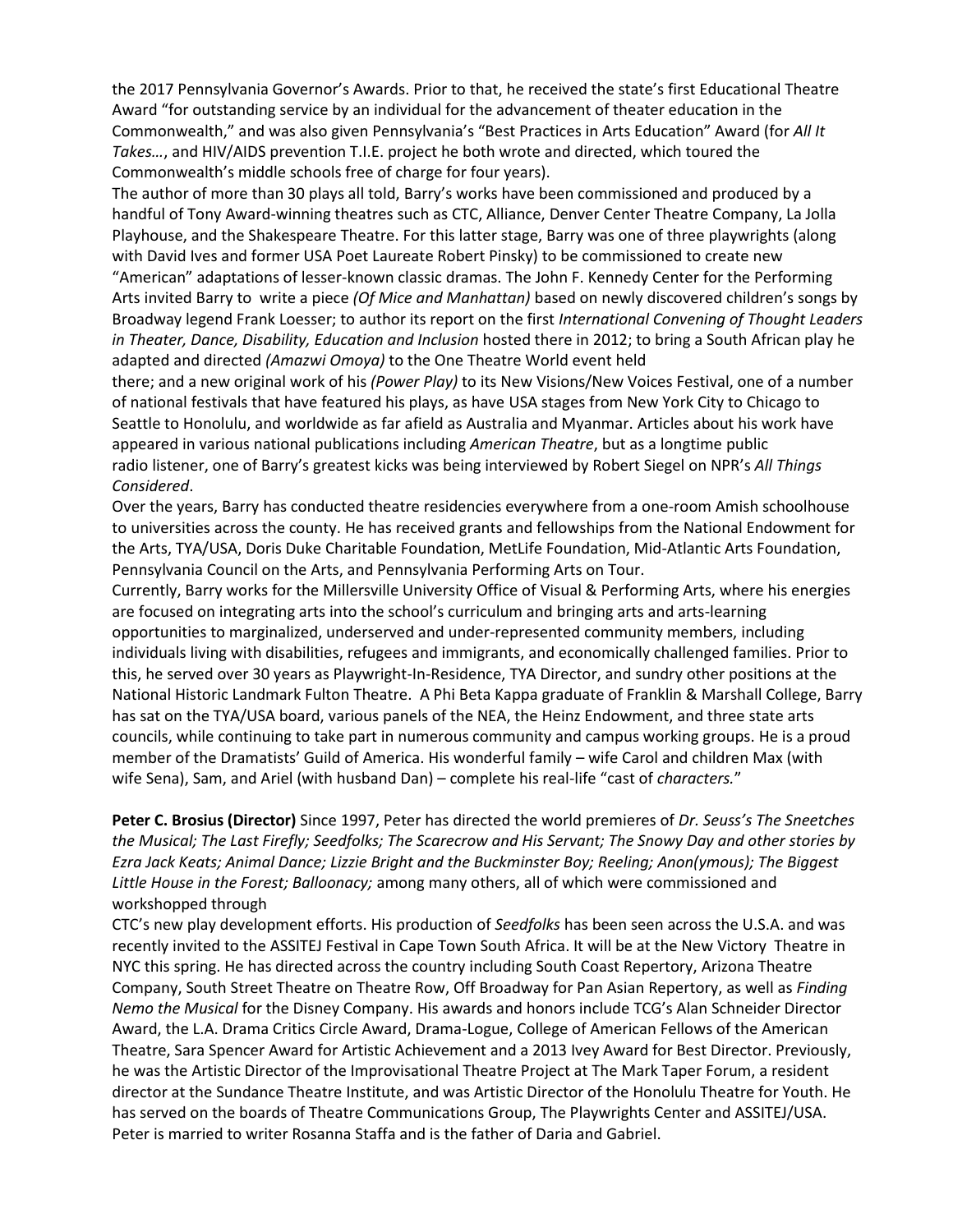#### **Torry Bend (Scenic Designer)**

Torry Bend is a scenic designer and puppet artist. She has designed for dance, puppetry, and theater around the country including, Playmakers Repertory Theater, La Mama, Detroit Public Theatre, Southwest Shakespeare Company, and The Getty Villa. She is also a creator and director of puppetry. *Dreaming* is scheduled to have a New York premiere at La Mama in fall of '21. The Paper Hat Game, received the UNIMA citation of excellence, the highest honor in North American puppetry, was a New York Times Critic's pick and was nominated for a Drama Desk Award. Bend co-directed *The Forgotten* with Riverbed Theater Company and will be touring the piece in Taiwan in 2021. Bend's work has received support from the Mid Atlantic Arts Foundation, Foundation for Contemporary Arts, the Henson Foundation, Jerome Foundation and the Minnesota State Arts Board. Bend is an associate professor at Duke University.

**Trevor Bowen (Costume Designer)** Credits include: *Spamtown, U.S.A.; Three Little Birds; I Come From Arizona;* and *Last Stop On Market Street;* (Children's Theatre Company); *One Room* (Arena Dances); *Redwood; Ride The Cyclone; Lady Day at Emerson Bar and Grill; Fly By Night;* and *Bars and Measures* (Jungle Theater); *True West* and *BLKS* (Steppenwolf); *Ragtime* and *Sweat* (Asolo Rep); *The Watson' s Go to Birmingham-1963* (Kennedy Center); *The Miraculous Journey of Edward Tulane* and *Black Beauty* (Seattle Children's Theater); *The Fix* and *Fellow Travelers* (MN Opera); and *Scapegoat* and *Jimmy and Lorraine: A Musing* (Pillsbury House Theater)[. www.trevorbowendesign.com](http://www.trevorbowendesign.com/)

**Craig Gottschalk (Lighting Designer)** Other CTC credits include lighting designs for *Animal Dance; Snowflake*  and CTC's Theatre Arts Training intensives *HAIR; Spring Awakening; bare; Dear Edwina; The 25th Annual Putnam County Spelling Bee; Blood Brothers;* associate designer for CTC's regional tour of *Seedfolks*. Other regional credits include: *Blues in the Night; Always Patsy Cline; Bombitty of Errors; Nobody Lonesome for Me* and *Route 66* (Milwaukee Repertory Theater); *Dirty Rotten Scoundrels; Zanna Don't; Jerry Springer the Opera;* and *Kiss of the Spiderwoman* (Minneapolis Musical Theatre); and *King Lear* (Minnesota Shakespeare Project). Craig has also added video content to CTC shows such as: *The Wiz; Dr. Seuss's How the Grinch Stole Christmas; Cinderella;* and *The Wizard of Oz*.

**Victor Zupanc (Composer, Sound Designer)** Since 1989, Victor has been the resident Music Director/Composer at Children's Theatre Company composing music and conducting orchestras for many of your favorite productions. He has worked on over 300 plays at countless theaters including The La Jolla Playhouse, Guthrie Theater, Playwrights Horizon, SITI Company, The Acting Company, New Victory Theatre, Brooklyn Academy of Music, The Kennedy Center, Missouri Rep, San Diego Rep, and The Berkeley Rep. He has received numerous awards including a 2016 Ivey Award. His music has been heard in China, Japan, Europe, South America, Great Britain, Australia, New Zealand, and Canada. He also scored numerous films including the critically acclaimed movie *The Operator* and his theme music has been heard on NPR*.* Victor has composed many pieces for choirs, orchestras, and various music ensembles and his music is performed often around the country and abroad. www.victorzupanc.com

**Chris Schweiger (Stage Manager)** Chris has been working at CTC for 18 years, and most recently stage managed Spamtown, USA! Chris has worked with other companies in Minneapolis including The Ordway, Mixed Blood, Guthrie Theater, Ragamala Dance, Theater Latté Da, and Illusion Theatre. Chris has also worked with Perseverance Theatre Company in Alaska, Arena Stage in Washington, DC, Seattle Children's Theatre, The Old Globe in San Diego, New Victory Theater in New York City, the Alpine Theatre Project in Whitefish, Montana, the Utah Shakespeare Festival, and the Moab Music Festival in Utah. She received her B.S. in Theatre from Northwestern University and was a Peace Corps Volunteer for three years in Mongolia.

**Jane Heer (Stage Manager)** Jane has many fond memories of working on *Corduroy* and is so excited to share the virtual version with friends and family, especially those who missed it or weren't yet born the first time around (Hi Eliza!) CTC credits include *Roald Dahl's Matilda the Musical; The Snowy Day and other stories by Ezra Jack Keats;* and *The Jungle Book*. Other stage management credits include *Junk* (Milwaukee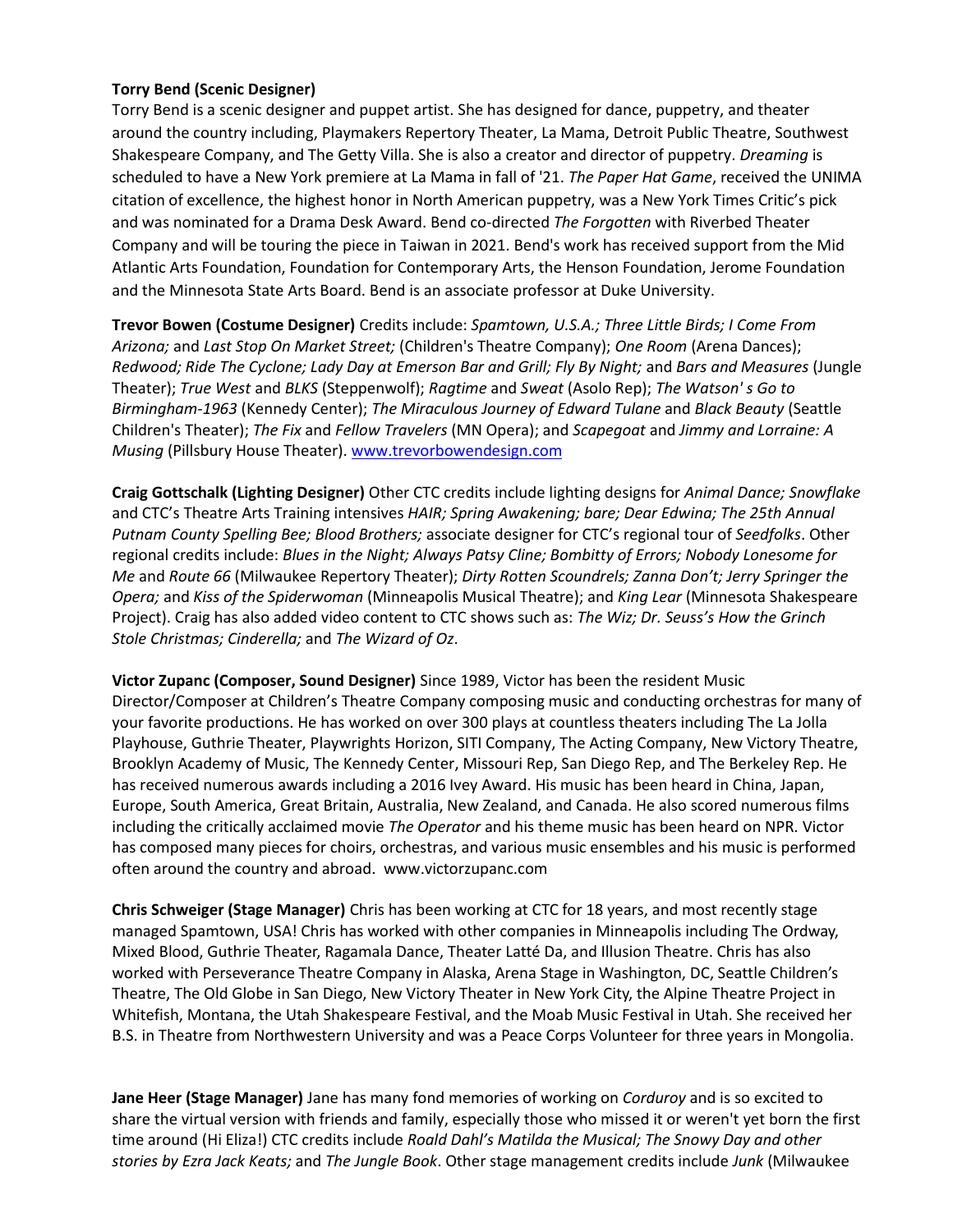Rep); *A Christmas Carol; Twelfth Night*; and *Sunday in the Park with George* (Guthrie Theater); *The Book of Will* and *King Lear* (American Players Theatre).

#### **Chandler Jordan Hull (Assistant Stage Manager)**

Chandler is excited to be back with CTC as an Assistant Stage Manager, having previously assistant stagemanaged *The Last Firefly*. She has worked in stage management at Theater Latté Da, SteppingStone Theatre, Park Square Theatre, Walking Shadow Theatre Company, Saint Paul Academy and ValleyFair. When she's not helping make magic on stage, she enjoys rock climbing, snuggling her dog Henry and cooking with her partner Melissa. Up next: Assistant Stage Manager for *Underneath the Lintel* with Theater Latté Da. Enjoy the show!

#### **Shelby Reddig (Stage Management Intern)**

Shelby has enjoyed stage-managing with CTC through their Theatre Arts Training program for *Bat Boy: The Musical* and *HAIR*. She has worked with several artists and arts organizations around the Twin Cities, including the Jungle Theater, WLDRNSS Theatre, Stokley Williams (Ordway Center for the Performing Arts), Red Eye Theatre and the Southern Theater.

#### **Ava Egertson (Assistant Director)**

Ava is overjoyed to be working with Children's Theatre Company. She has performed in CTC's Theatre Arts Training Senior Intensives of *Bat Boy: The Musical* and *HAIR*, along with performing at Youth Performance Company and Broken Ivy Theatre Company, a youth-centered theatre company she started in fall 2017. Ava is a current senior at Saint Paul Conservatory for Performing Artists in the Theatre Track.

**Alex Goebel (Assistant Director) Alex** was proud to make this world premiere his first show with CTC. Since graduating from the University of Minnesota-Duluth, he has worked between the Twin Cities and Duluth as a director and educator. Alex has a background in teaching children's theatre, writing educational theatre materials, and directing kids and teens in a variety of theatrical work. Most recently he worked as a Teaching Artist for the Guthrie Theater Education Program. He would like to thank the creative team for this incredible opportunity, and his husband and family for their love and support.

### **Kathy Maxwell (Assistant Lighting Director)**

Kathy has assisted for numerous CTC productions including: *The Wiz; Dr. Seuss's The Sneetches the Musical; The Scarecrow and His Servant; Busytown the Musical; The Wizard of Oz; Akeelah and the Bee;*  and *The Jungle Book*. She has designed and assisted for lights and video for several Twin Cities' arts organizations including Penumbra Theatre, History Theatre, Theatre Latté Da, Open Eye Figure Theatre, Ordway Center for the Performing Arts, and Guthrie Theater. She received her M.F.A. in Theatrical Design from The University of Minnesota and her B.A. in Theatre and Dance from the University of Texas. Select design credits include *Dutchman; The Owl Answers; Complicated Fun* and *Sunset Baby*.

## **Cast**

**Dean Holt (Corduroy)** Dean is a member of CTC's Acting Company (1994 – present), appearing in more than 100 memorable productions in his time at CTC. He is a two-time Ivey Award winner (*Reeling* and *If You Give a Mouse a Cookie*) and the recipient of the Alumni Achievement Award from St. John's University for outstanding work in his field.

**Reed Sigmund (The Night Watchman)** Now celebrating his 21<sup>st</sup> season with CTC, Reed has appeared in numerous shows, including: *Dr. Seuss's How The Grinch Stole Christmas!; Cinderella;* and *A Year with Frog and Toad.* Other credits include *Once* at Theater Latté Da. Away from the stage, Reed enjoys eating bread, and wandering the countryside with Autumn, Sawyer, and Sullivan.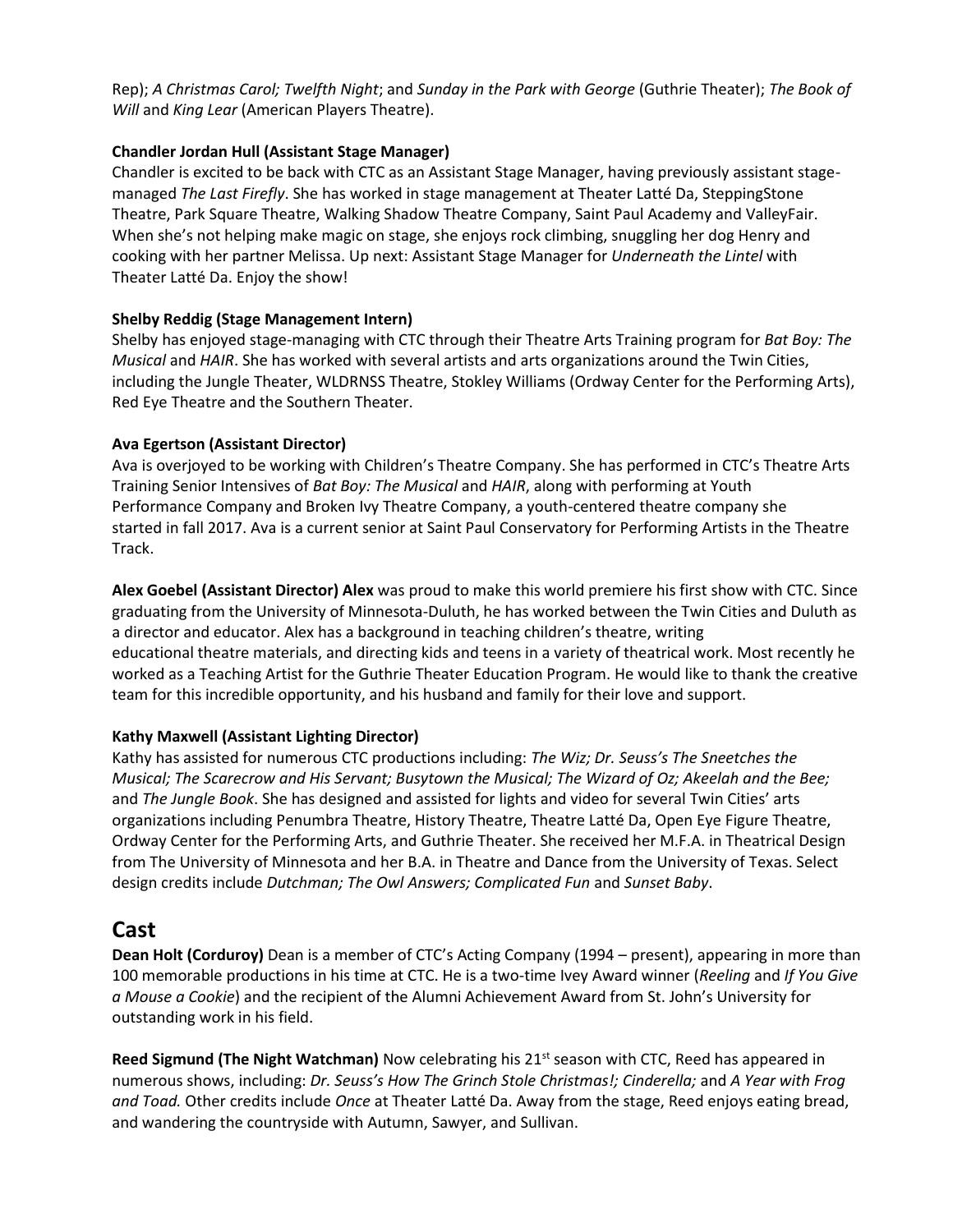**Ileri Okikiolu (Lisa)** Ileri made her Children's Theatre Company debut with *Corduroy*. Having only participated in her high school's theatre program, she can't wait to explore the world of professional theatre. She hopes to pursue a career in theatre after high school. She would like to thank all of her friends, and directors for supporting her almost- unconventional love for theatre!

**Lauren Davis (Mother)** Lauren hails from Maryland and is proud to be a part of the *Corduroy* cast. Other theater credits include *Akeelah and the Bee; Shrek the Musical; The Scarecrow and His Servant; Cinderella;* and *Charlotte's Web* (Childrens Theatre Company); *Don't Let the Pigeon Drive the Bus!* (The Kennedy Center); *Love's Labour's Lost; Romeo and Juliet; The Taming of the Shrew;* and *Antony and Cleopatra* (Chesapeake Shakespeare Company); *Oliver!* (Theater Latté Da); *Marcus; or the Secret of Sweet* (Pillsbury House Theatre/Guthrie Theater); *Greensboro Four* and *American Song Book* (The Smithsonian). Television credits include *America's Most Wanted* (Lifetime). She holds an M.F.A. from the Catholic University of America and a theater degree from Frostburg State. She looks forward to her upcoming project with The Kennedy Center and can't wait to relive all of the magic that made *Corduroy* so special. She would like to thank God and her family for their love and support!

**Meredith "Mimi" Kol-Balfour (Mannequin)** Mimi has performed in numerous productions at CTC, most recently in *The Abominables*. She has also worked at Guthrie Theater, Ordway Center for the Performing Arts, Youth Performance Company, and many community/school theatre projects. She is a SciGirls host with Twin Cities Public Television and the host for Behind the Book, a national television series on PBS Kids. Mimi is a dancer with Pavielle Versalles and a freshman at Barnard College of Columbia University. Thanks to her friends, family and incredible staff, cast, and crew of CTC for lifting up her voice and supporting her artistic and academic dreams.

**Keegan Robinson (Mannequin)** Keegan is a theatre-maker and activist from the Twin Cities. He is currently a student at the University of Minnesota where he is majoring in both Theatre Arts and Anthropology. Outside of the arts, he has recently been working with the organization Overstory Alliance [\(overstoryalliance.org\)](https://www.overstoryalliance.org/) creating a library of open-source educational materials concerning the ecological, energetic, economic, and social roots of today's injustices. He has also been involved in the campaign to stop Line 3 to protect Minnesota's waters and Indigenous treaty rights. He'd like to thank CTC and everyone reading this for supporting children's theatre. Children are the future!

**Dwight Leslie (**Understudy Corduroy, The Night Watchman) Children's Theatre Company: *Cinderella*; *Matilda the Musical; Dr. Seuss's How the Grinch Stole Christmas!; Last Stop on Market Street; The Wiz; Corduroy.* Ordway: *Smokey Joe's Café* and *Mamma Mia!*. Enlightened Theatrics: *Hair*. New Theatre in the Square: *Next to Normal*. Matt Davenport Productions: *World of Wonder*. McLeod Summer Playhouse: *Joseph and … Dreamcoat; Rock of Ages*. Gainesville Theatre Alliance: *Godspell; Mary Poppins; Beauty and the Beast; Once on This Island.*

**Stella Ruth Murphy (Understudy Lisa)** Born in the Twin Cities, Stella was raised in a family that enjoys storytelling and singing around the piano. At the age of seven, she joined the Minneapolis Youth Chorus, enrolled in acting classes at Children's Theatre Company and took up the violin. In the fall of 2017, she was thrilled to play Annie Who in CTC's production of *Dr. Seuss's How the Grinch Stole Christmas!*. She was equally honored to be cast in the understudy role of Lisa in this world premiere of *Corduroy*. Stella spent her whole academic life at Yinghua Academy until this year where she is now a freshmen at Breck." She is fond of traveling, biking and spending time with family and friends.

**Lynnea Doublette (Understudy Mother)** Lynnea (she/her) has enjoyed roles in *Dr. Seuss's The Lorax* and *Corduroy* at Children's Theatre Company. She has performed with several organizations, including Guthrie Theater, History Theatre, Theater Latté Da, Illusion Theatre, and Stages Theatre Company. She holds an M.Sc. from Saint Thomas University.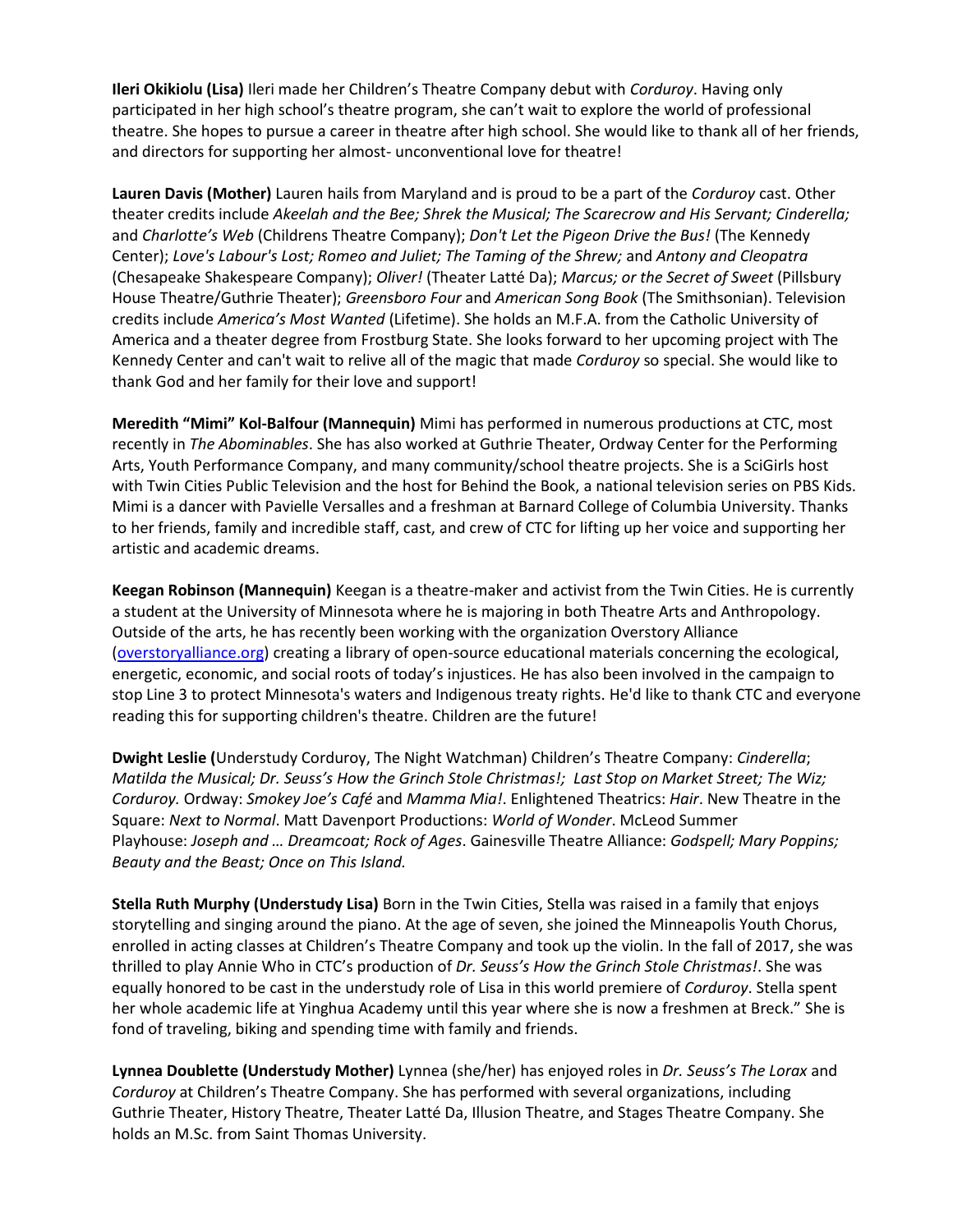**Miranda Shaughnessy {Understudy Ensemble)** Miranda was born in Minneapolis. She has had a diverse training background studying Ballet at Ashley Ballet Arts Academy and danced competitively at Platinum Dance Center until she moved to Saint Paul. Miranda joined the Junior Line at Larkin Dance Center. As a competitive Dancer, Miranda has won many awards: Breakout Artist at NuVo, Core performer at Radix, Titles at KAR, Starquest and recently she won the Title of Senior All-American with DXDance. After several years at Larkin, Miranda moved on to pursue a career that includes dance, acting, modeling and commercial work.

She made her CTC debut in the world premiere of *Corduroy*. Miranda has been onstage as the recurring lead character of Marie in *HoliDaydream*. She is a seven-year Minnesota Dance Collaborative (MDC) Company Member and her work with them includes countless theatrical and community performances. Miranda has choreographed for MDC in *HoliDaydream*; *Vivify-A Still Life in Motion*; and *The Ambassador Review* (in collaboration with Legacy and The Minnsky Theatre). She has danced with acclaimed companies like ShapeShift (WeDay and the Sparkle Conference) and this year became a Collide Theatrical Apprentice. Working with Collide has given her the opportunity to train with a professional company as well as perform on the Cowles Center stage in their 2020 production of *Romeo and Juliet.*

She has taught at studios around the Twin Cities: Jamm Dance Company, Fusion, Dance Revue, Collide Academy and more. She is a private coach with Acting in Motion and is currently training with Stacey Tookey through The Bridge. She was a Pro-Reveler at Revel Dance Convention and assists Art of Movement and DX Dance Conventions. Miranda has done television (ABC's *Myth and Monsters* and *In an Instant*), film (*To Say Goodbye/The Protectors*), commercial work and voice over. This year, she travelled to work as a dance model for Pas de Deux Photography.

**Brian Sostek (Understudy Corduroy, The Night Watchman)** Brian's exploits have ranged from acting in some of Hollywood's most quickly cancelled sitcoms to touring internationally with percussive dancetheater company Joe Chvala and the Flying Foot Forum. Over three decades, he has parlayed his background in various dance forms, his lifelong experience with comedy, and his fascination with verbal and physical play into a successful and constantly expanding career in the performing arts. He has created and performed work for numerous companies including CTC, Guthrie Theater, Ordway Center for Performing Arts, as well as Sossy Mechanics, which he founded with wife Megan McClellan and with whom he won a 2015 Ivey Award for Playwrighting and Choreography. Since 2016, Brian has been applying the skills he has developed as writer, choreographer, director, and performer to teach researchers and doctors at the University of Minnesota how to communicate more effectively.

# *Last Stop on Market Street* **Biographies**

### **Creative Team**

**Cheryl L. West (Playwright)** Cheryl's plays have been seen on Broadway (*Play On!*), Off-Broadway and in England as well as numerous regional theatres including: CTC, Seattle Children's Theatre, Seattle Rep Theatre, Arena Stage, Old Globe Theatre, The Goodman Theatre, Indiana Rep Theatre, Williamstown Theatre Festival, Bay Street Theatre Festival, Syracuse Stage, Cleveland Play House, South Coast Rep Theatre, Cincinnati Playhouse in the Park, and off‐Broadway's Manhattan Theatre Club, The Atlantic Theatre, Second Stage, and Primary Stages. Her plays include: S*hout Sister, Shout!; The Watsons Go To Birmingham, 1963*; *Fannie; Last Stop on Market Street; Akeelah and the Bee; Pullman Porter Blues; Motherhood Out Loud* (co-author); *Addie, American Girl Story* (21-city tour); and *Jar the Floor.* She has written TV and film projects at Disney, Paramount, MTV Films, Showtime, TNT, HBO, CBS and is the Webby-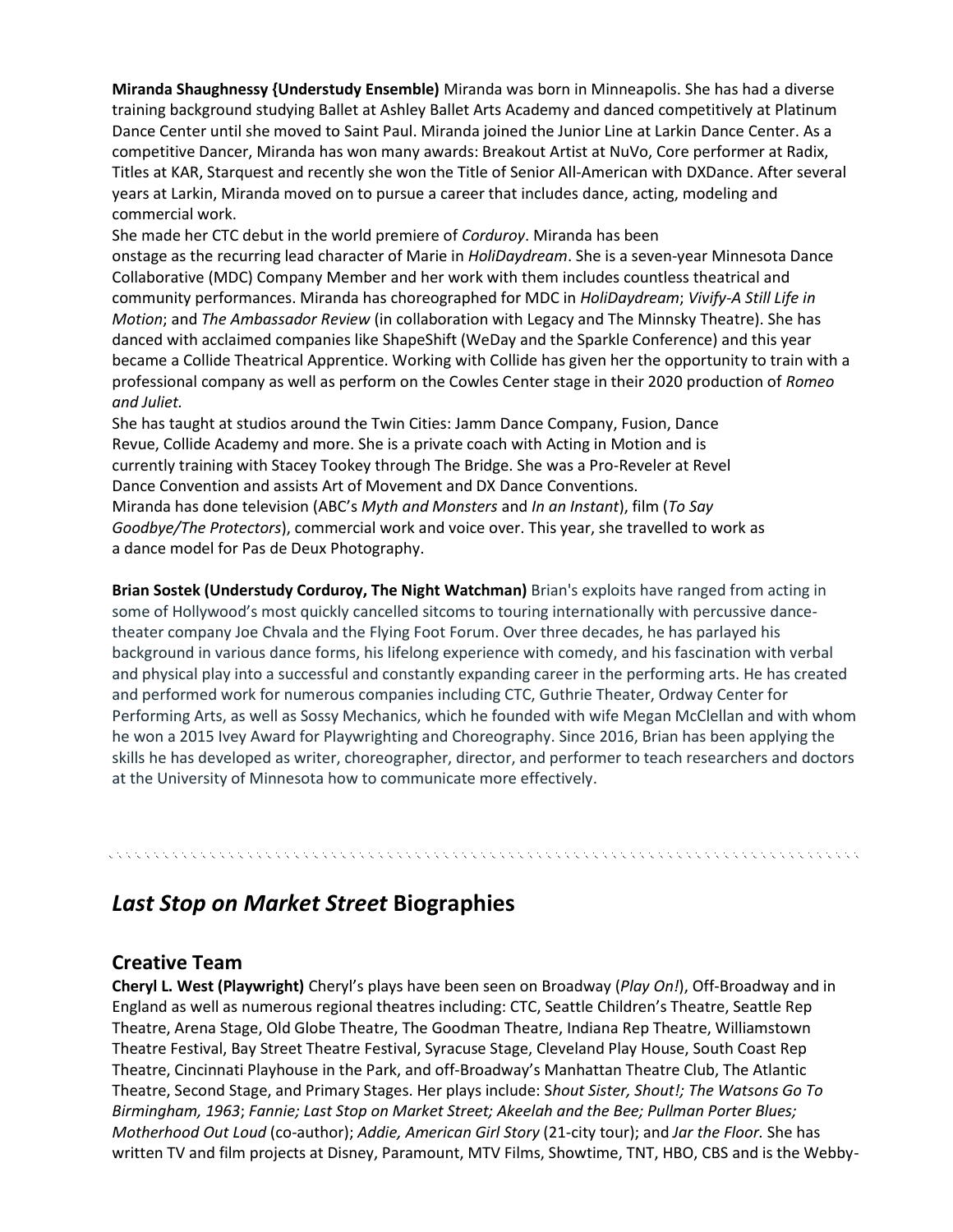**Media Contact:**  nominated writer for the original web series *Diary of a Single Mom*. Ms. West is currently working on commissions for Chicago's Goodman Theatre, Seattle Rep Theatre, Oregon Shakespeare Festival, Chicago Children's Theater, CTC, Seattle Children's Theatre, and UC Santa Barbara's LAUNCH PAD Program. Lamont Dozier (Composer) Lamont has written and produced over 54 #1 hits for The Supremes, Four Tops, Marvin Gaye, Smokey Robinson, and a host of others crediting Lamont as one of the primary Architects of the Motown Sound. A BMI ICON Award winner, Lamont was inducted into the Rock & Roll Hall of Fame and The Songwriter's Hall of Fame, where he also received the 2009 Johnny Mercer Award. As a solo artist, he has earned platinum albums and also written songs for Alison Moyet, Simply Red, Boy George, Eric Clapton and Phil Collins, earning a Grammy Award, Brit Award, Ivor Novello Award, Golden Globe Award, and Oscar nomination for the song "Two Hearts". Lamont's 1970's solo album songs are some of the most sampled music to date by rap and hip-hop artists including Notorious B.I.G., Tupac Shakur, Lil Wayne, Dr. Dre, The Alchemist, Common, Three 6 Mafia, T.I., Meek Mills, Kendrick Lamar, soul icons Mary J. Blige and Usher, and alternative rockers , Linkin Park. Musical theatre has always been a passion of Lamont's. His first score was *Mr. Chickee's Funny Money* which opened at the Chicago Children's Theatre in 2014 to rave reviews shared with his collaborator and son, Paris Ray Dozier.

#### **Paris Ray Dozier (Composer)**

Paris is a composer/lyricist from Encino, CA. Credits include: Hollywood Records, Disney (Singer/Songwriter, Producer); UPN's *B InTune TV* (Musical Theme Writer, Co-Host); *Saturday Night Live's The Kicker* (Composer). He and his father, Lamont, also collaborated on the musical *Mr. Chickee's Funny Money*.

**Henry Godinez (Director)** Henry also stage directed *Last Stop on Market Street* for Chicago Children's Theatre. He is the Resident Artistic Associate at the Goodman Theatre, where he curated the Latino Theatre Festival and fostered a co-production of *Pedro Paramo* with Teatro Buendia of Cuba. Also at Goodman, he has directed *Feathers and Teeth; The Sins of Sor Juana; Boleros for the Disenchanted* (also world premiere at Yale Repertory Theatre); Regina Taylor's *Millennium Mambo* (also as *Urban Zulu Mambo* Signature Theatre, NYC); *Straight as a Line*; *The Cook*; *Mariela in the Desert; Electricidad*; *Zoot Suit*; and *Cloud Tectonics*. Other directing most recently includes the Goodman/Dallas Theater Center co-production of *American Mariachi.* Other directing work includes Teatro Vista (co-founder and former artistic director), Signature Theatre in NYC, Kansas City Repertory Theatre, Portland Center Stage, Indiana Repertory Theatre, Court Theatre, Northlight Theatre, Victory Gardens, and Colorado Shakespeare Festival. Born in Havana, Cuba, Godinez is a professor at Northwestern University and serves the Illinois Arts Council Agency.

**Ashley Selmer (Choreographer)** Ashley is the Founder and Creative Director of SHAPESHIFT, a hiphop/contemporary storytelling dance company based in Minneapolis. She is trained in Jazz, contemporary, ballet, hip-hop and African. Ashley's credits include SHAPESHIFT productions: *Grey Skies Blue*, *XI:XI*, *XI:XI: The Awakening;* Associate Choreographer *In The Heights*, *Jesus Christ Superstar* (Ordway Center for Performing Arts); Ensemble *West Side Story,* 2nd Assistant Director *Irving Berlin's White Christmas* (Ordway Center for Performing Arts); Ensemble *The Amen Corner* (Guthrie/Penumbra Theater)*;* Film/TV credits include: Commercial, MN Zoo, African Penguin Exhibit.

Ashley's additional credits include performer for J Lo's Direct TV Now Campaign Super Bowl LII, Official Prince Tribute Concert Xcel Energy Center (Tori Kelly), The Target National Sales Concert (Willow Smith), Team iLuminate in Las Vegas at the Bellagio (America's Got Talent), and more.

In the studio, Selmer draws from life's real and imaginary experiences to craft stories that emote feelings and reflect diversity & inclusion. She emphasizes technique but prefers utilizing each dancer's unique and beautiful movements as tools for telling, moving, and interwoven narratives. She encourages SHAPESHIFT dancers to openly share their personal experiences, and together they design choreography that captures common elements that make us the same, in so many ways, despite our socioeconomic or racial differences.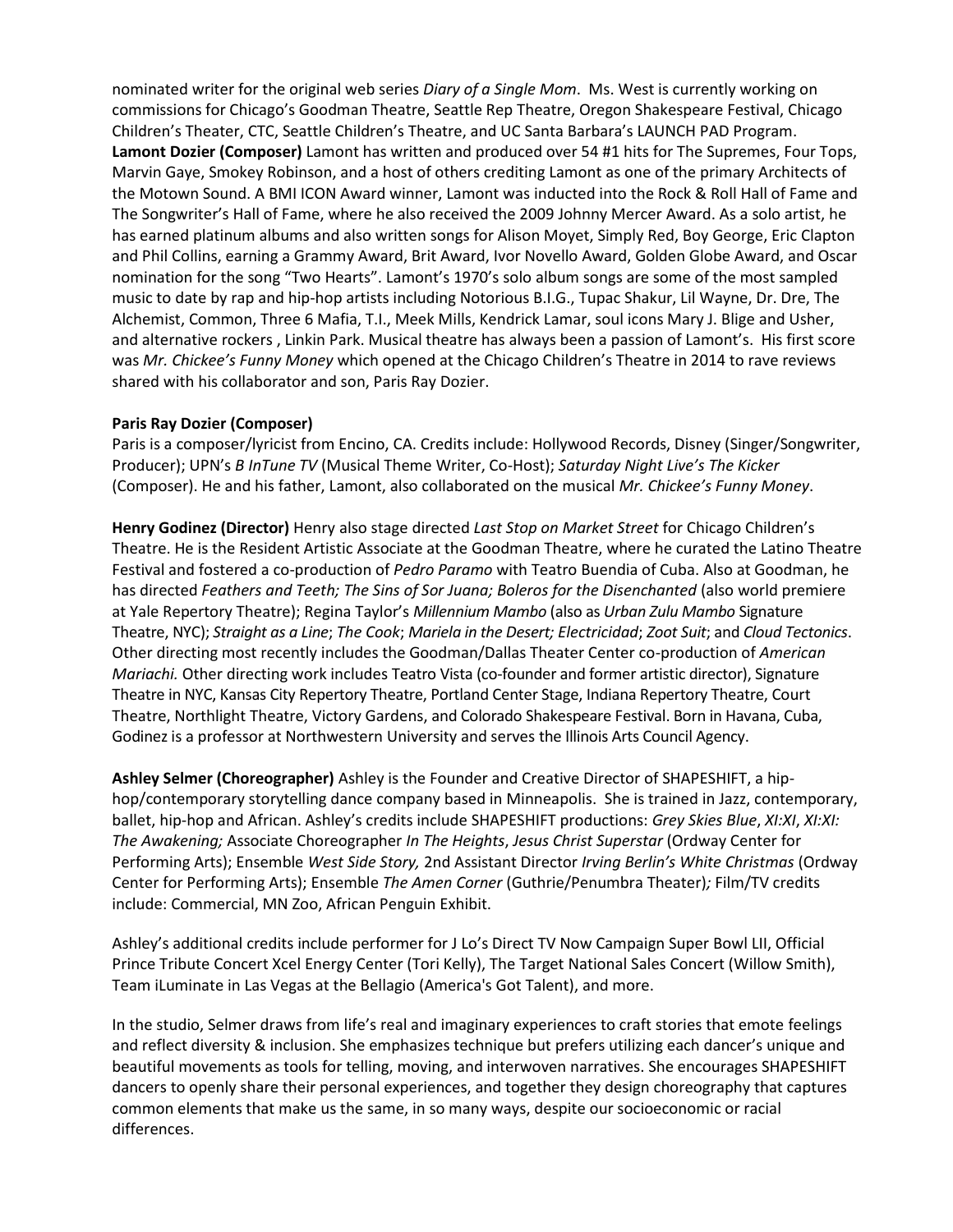**Sanford Moore (Music Director)** Sanford is perhaps most noted as the founder, director, and arranger for the award-winning vocal jazz ensemble Moore by Four. He has traveled extensively with his ensemble in the US, Europe, and Japan and has shared the stage with such notable jazz artists as Bobby McFerrin, Harry Connick, Jr., the late Joe Williams, Sarah Vaughn, Dizzy Gillespie, and Carmen McRae.

In addition to his work with Moore by Four, Mr. Moore is sought after as a musical director, arranger, and composer. He is currently Musical Director for Penumbra Theater, musical directing *Girl Shakes Loos;, By the Way; Meet Vera Stark; Ballad of Emmet Till; The Amen Corner; Black Pearl Sings; Black Nativity; Ain't Misbehavin'; Get Ready;* and *Dinah Was.* Other musical directing credits include*, Smokey Joe's Café* (The Ordway); *The Wiz; Last Stop on Market Street;* and *Three Little Birds* (CTC); *Disgraced* (Composer); *Parchman Hour; To Kill a Mocking Bird; Choir Boy*; and *Crowns* (Guthrie Theater); *Thunder Knocking at the Door* (Ten Thousand Things); *Two Queens, One Castle*; *Black Belts*; and *I, II & III* (Mixed Blood Theater); *Nina Simone: Four Women* (Park Square Theater); co‐creator of the musical revue *Always and Forever* (Illusion Theater); and co‐creator of *When a Man Loves a Diva* (The Lab Theater). Other projects include composer for *Warriors of Light* (Threads Dance Company), and Minister of Music for Kingdom Life Church in North Minneapolis.

#### **Courtney O'Neill (Scenic Designer)**

Courtney's first design for CTC was with *Corduroy*. Her designs have been seen at Steppenwolf Theatre, Goodman Theatre, Baltimore Center Stage, Lookingglass Theatre Company, Chicago Children's Theatre, Milwaukee Repertory Theatre, and more. She still has a trophy from a LEGO® building contest when she was in 4th grade.

**Trevor Bowen (Costume Designer)** Credits include: *Spamtown, U.S.A.; Three Little Birds; I Come From Arizona;* and *Corduroy;* (Children's Theatre Company); *One Room* (Arena Dances); *Redwood; Ride The Cyclone; Lady Day at Emerson Bar and Grill; Fly By Night;* and *Bars and Measures* (Jungle Theater); *True West* and *BLKS* (Steppenwolf); *Ragtime* and *Sweat* (Asolo Rep); *The Watson' s Go to Birmingham-1963*  (Kennedy Center); *The Miraculous Journey of Edward Tulane* and *Black Beauty* (Seattle Children's Theater); *The Fix* and *Fellow Travelers* (MN Opera); and *Scapegoat* and *Jimmy and Lorraine: A Musing* (Pillsbury House Theater). [www.trevorbowendesign.com](http://www.trevorbowendesign.com/)

#### **Marcus Doshi (Lighting Designer)**

Marcus Doshi is an international theatre maker who designs lighting and sets for theatre, opera, and dance, and collaborates with artists and architects on a wide array of non-performance-based work. He is a frequent collaborator with NYC's Theatre for a New Audience and Chicago's Steppenwolf Theatre Company. He is also a tenured Associate Professor of Theatre at Northwestern University, in Evanston, IL, where he teaches design in the MFA programs. Projects with Theatre for a New Audience include *A Winter's Tale*; *[The Skin of Our](http://marcusdoshi.com/project/the-skin-of-our-teeth/)  [Teeth](http://marcusdoshi.com/project/the-skin-of-our-teeth/)*; *[The Father;](http://marcusdoshi.com/project/the-father/) [A Doll's House](http://marcusdoshi.com/project/a-dolls-house/); [King Lear](http://marcusdoshi.com/project/king-lear/)* (2014 Henry Hewes Design Award nomination); *[The Taming of the](http://marcusdoshi.com/project/the-taming-of-the-shrew/)  [Shrew;](http://marcusdoshi.com/project/the-taming-of-the-shrew/) [Macbeth](http://marcusdoshi.com/project/macbeth/%20%E2%80%8E)*; *Measure for Measure[; Othello](http://marcusdoshi.com/project/othello/%20%E2%80%8E)* (2009 Lucille Nortel Award for Outstanding Lighting Design nomination) all directed by Arin Arbus, *[The Broken Heart](http://marcusdoshi.com/project/the-broken-heart/)* directed by Selina Cartmell, and *[Hamlet](http://marcusdoshi.com/project/hamlet/)* (2009 Drama Desk for Best Lighting Design of a Play nomination and 2009 Henry Hewes Design Award nomination) directed by David Esbjornsen. Elsewhere in New York, *Linda Vista* on Broadway at Second Stage's Helen Hayes Theatre, directed by Dexter Bullard; *[Pass Over](http://marcusdoshi.com/project/pass-over/)* directed by Danya Taymor at Lincoln Center Theatre, *[Party](http://marcusdoshi.com/project/party-people-public/)  [People](http://marcusdoshi.com/project/party-people-public/)* directed by Liesl Tommy at The Public Theatre (2017 AUDELCO 'Viv' Award Nomination); *[Les Mamelles](http://marcusdoshi.com/project/les-mamelles-de-tiresias/)  de [Tiresias](http://marcusdoshi.com/project/les-mamelles-de-tiresias/)* and *[Der Kaiser von Atlantis](http://marcusdoshi.com/project/der-kaiser-von-atlantis/)* in double bill at Juilliard; *The Petrol Station* with Sulayman Al Bassam at the Gallatin School; *A Boy and His Soul* at the Vineyard Theatre; *Things of Dry Hours* for New York Theatre Workshop; the world premiere of *[Queens Boulevard](http://marcusdoshi.com/project/queens-boulevard/) (The Musical)*, *The First Breeze of Summer* (2008 AUDELCO 'Viv' for Best Lighting Design); and *My Children! My Africa!* at the Signature Theatre; *[The Glass](http://marcusdoshi.com/project/the-glass-cage/)  [Cage](http://marcusdoshi.com/project/the-glass-cage/)* and *What the Public Wants* at the Mint; the American Premiere of *[Terrorism](http://marcusdoshi.com/project/terrorism/)* for The New Group & The Play Company; *Charade* and *|underscore|*, choreographed by Jonah Bokaer; The Obie Award winning productions of *Molly's Dream* for Soho Rep and *Menopausal Gentleman* at the Ohio Theatre; the Civilians' *[I Am] Nobody's Lunch* (International Tour) and *Patriot Acts: An American Vaudeville*; *Impermanent*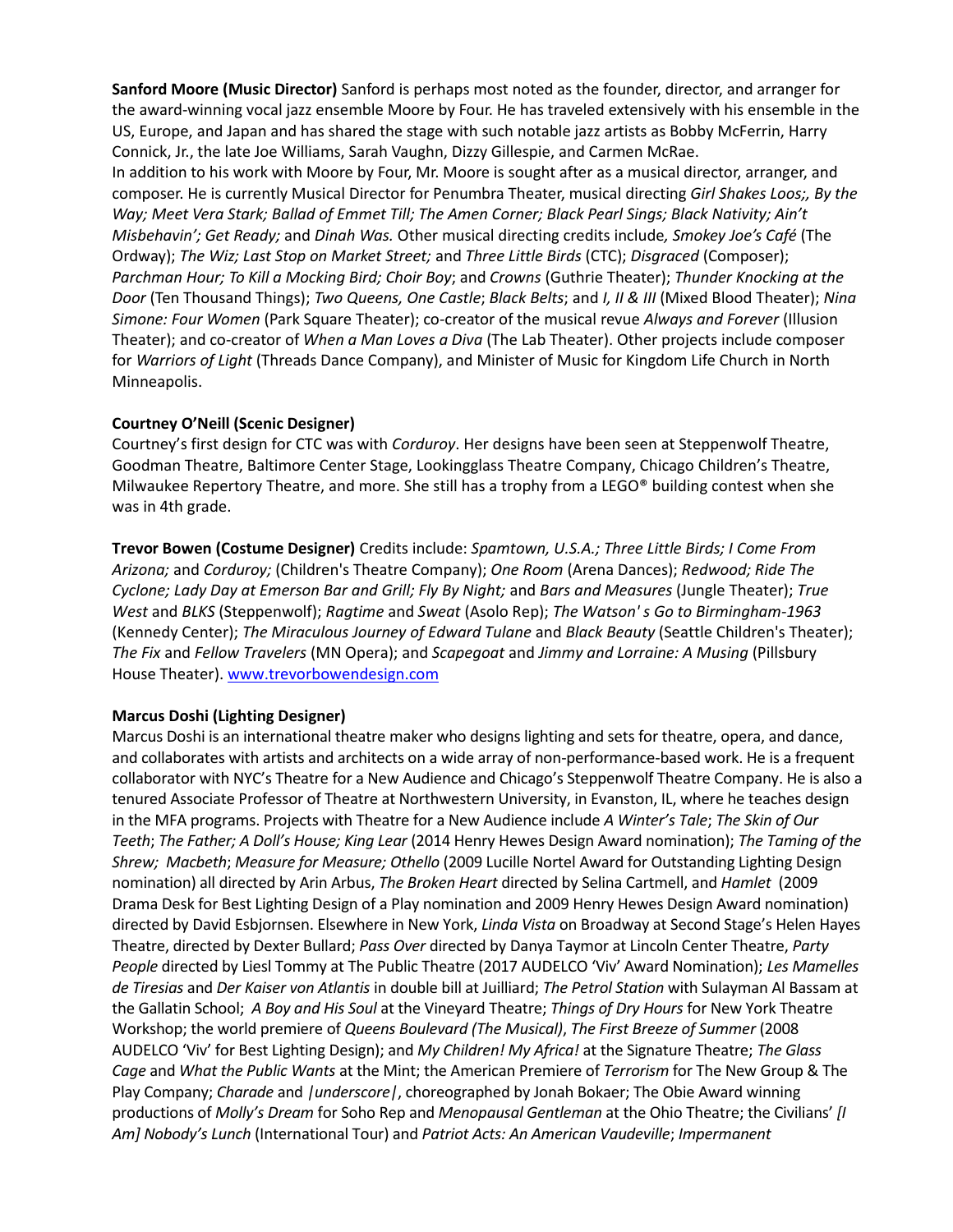**Media Contact:**  *Collection*, *Without*, *[Mass Particle Number One](http://marcusdoshi.com/project/mass-particle-number-one/)*, *It's My Party* and *[Reusable Parts/Endless Love](http://marcusdoshi.com/project/reusable-partsendless-love/)* with Moving Theatre, among many others. Full bio at: marcusdoshi.com.

**Sten Severson (Sound Designer)** Selected credits: *The Wiz* (CTC/Penumbra Theatre); *Diary of a Wimpy Kid* the Musical; Roald Dahl's Matilda The Musical (CTC); Tony®-nominated *HAIR* (Broadway, West End, National Tour); Drama Desk-nominated *The Merchant of Venice* (Broadway); AUDELCO Award-winning *The Total Bent* (Public Theater); *Much Ado About Nothing* (The Old Globe); and *Into the Woods* (Delacorte Theater).

**Chris Schweiger (Stage Manager)** Chris has been working at CTC for 18 years, and most recently stage managed Spamtown, USA! Chris has worked with other companies in Minneapolis including The Ordway, Mixed Blood, Guthrie Theater, Ragamala Dance, Theater Latté Da, and Illusion Theatre. Chris has also worked with Perseverance Theatre Company in Alaska, Arena Stage in Washington, DC, Seattle Children's Theatre, The Old Globe in San Diego, New Victory Theater in New York City, the Alpine Theatre Project in Whitefish, Montana, the Utah Shakespeare Festival, and the Moab Music Festival in Utah. She received her B.S. in Theatre from Northwestern University and was a Peace Corps Volunteer for three years in Mongolia.

**Kathryn Sam Houkom (Assistant Stage Manager)** Kathryn Sam Houkom (she/her) Assistant Stage Manager – has stage managed over twenty productions in seventeen seasons at Children's Theatre Company. She has worked for the Guthrie Theater, the Ordway, the Minnesota Orchestra, Mixed Blood Theatre, and Park Square. Sam is a proud member of the Actor's Equity Association.

**Corey Bozeman (Assistant Choreographer)** Corey, a Minneapolis native, started dancing at age 15. His dance training includes many styles and he has studied with top industry choreographers. Corey is on the creative team of SHAPESHIFT (a hip-hop storytelling dance company) and a dance instructor who has received many national choreography titles.

**Craig Gottschalk (Associate Lighting Designer)** Design credits include *Dr. Seuss's How The Grinch Stole Christmas!*; *The Wiz*; *Cinderella*; *The Wizard of Oz*. Other CTC credits include lighting designs for *The Best Summer Ever*; *Corduroy*; and *Animal Dance*. Regional credits include *Mary Poppins* (Artistry, MN); *Blues in the Night*; *Always Patsy Cline*; *Bombitty of Errors*; and *Route 66* (Milwaukee Repertory Theater).

### **Dustin Morache (Assistant Lighting Designer)**

Dustin was a freelance sound and lighting designer in Seattle for eight years. He has been in the Twin Cities for two years now and is excited for his first show at Children's Theatre Company! He is currently getting his M.F.A. from the University of Minnesota. Love to Marie.

### **H. Adam Harris (Acting Coach)**

H. Adam is an actor, director, teaching artist, and cultural equity consultant. Last season, he was a puppeteer and voice of the title role in *Dr. Seuss's The Lorax* (Children's Theatre Company, The Old Globe). H. Adam is a frequent performer on various stages, and he loves working at the intersection of theatre, education, and social justice.

### **Cast**

**Alejandro Vega (CJ)** Alejandro has been performing in the Twin Cities since 2015. He has been seen on the CTC stage in *Peter Pan the Musical; Wizard of Oz; The Abominables*; *Last Stop on Market Street;* and *Roald Dahl's Matilda the Musical.* He has also performed with the Minnesota Orchestra in *Home for the Holidays,*  and with the Minnesota Opera in *The Shining* (Danny Torrance) and *Dead Man Walking.* Alejandro has played roles in Theater Latté Da's *Oliver!*, *Gypsy*, *Five Points* (John Diamond Jr. ) and NEXT Festival. Other credits include: *Damn Kids These Days* in the Minnesota Fringe Festival and *The Passage or What Comes from Searching in the Dark* (Albert Grissom) with 7th House Theater/Guthrie Theater.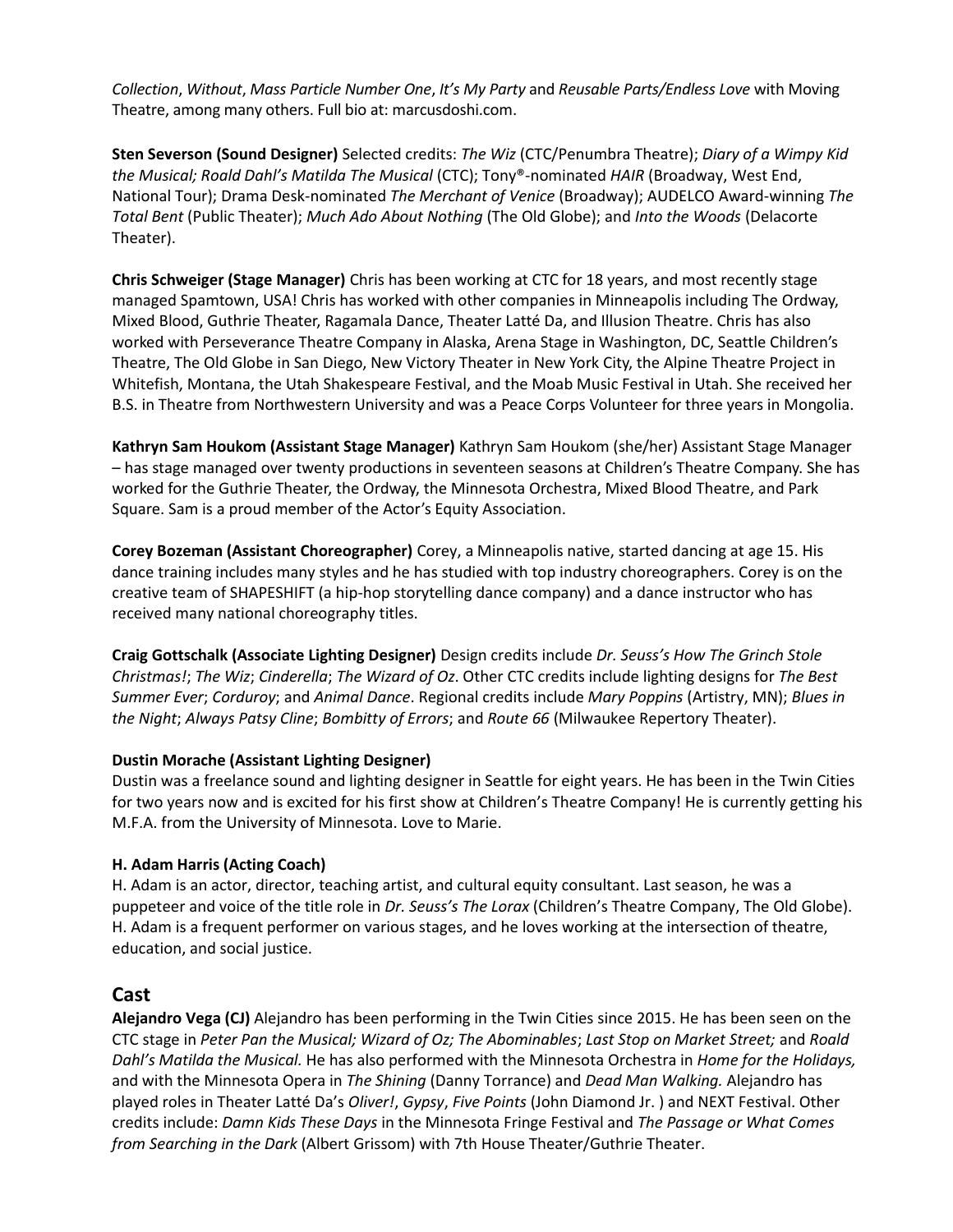While performing during the 2020 pandemic has been on pause, Alejandro has continued to work on his performance and music skills online with his voice teacher Thaxter Cunio, his guitar teacher Mike Menard, CTC's Institute, and Minnesota Opera's High School vocal artist summer program. Alejandro is now in 10<sup>th</sup> grade at Hopkins High School in Minnetonka. He is the 2020-2021 recipient of the Willie B. Hale Vocal Scholarship at MacPhail Center for Music. Alejandro is excited for the streaming return of *Last Stop on Market Street* so that more people can see this fun show with important, timely messages. He especially enjoyed the collaborative process with the creative team and cast on this new work.

**Greta Oglesby (Nana)** Greta made a big splash in the theatre community when she played the lead in Tony Kushner's Caroline or Change at the Guthrie Theatre in Minneapolis. Her performance was variously described as "ravishing," "indelible," "powerful," "magnificent," "heartbreaking, "brilliant," and "the best performance on a Twin Cities stage this year." Oglesby won the Ivey award for that performance. She has enjoyed roles at CTC in *Last Stop on Market Street; The Wiz; Akeelah and the Bee;* and more. Greta's resume includes five seasons at the Oregon Shakespeare Festival, Crowns, Burial at Thebes, Sunshine Boys, and Appomattox at the Guthrie. Gem of the Ocean and Amen Corner at the Goodman Theatre in Chicago, and several plum roles at Penumbra Theatre, including *Piano Lesson; Ballad of Emit Till*; and *Black Nativity*.

Greta has recently published a book entitled "Mama N Nem...Handprints On My Life" (Kirkhouse). **Ansa Akyea (Mr. Dennis)** Ansa (AEA, SAGAFTRA) is a professional actor, and teaching artist, who works throughout the country. Ansa was last seen in "The Lorax" (storyteller, mayor, inspector). His stage work, and numerous tv/film credits include the television series "In an Instant" (ABC); the films *The House of Tomorrow, Memorial Day, kid west,* and others. His stage credits include *A Christmas Carol* (Guthrie Theater), *Jackie & Me* (Children's Theatre Company), *How to Use a Knife* (Mixed Blood Theatre), *Othello* (Ten Thousand Things), *The Jackie Wilson Story* (Black Ensemble Theater), and many others. He is a recipient of the McKnight Theater Artist Fellowship and the Many Voices Mentorship from Playwrights' Center, as well as *City Pages* Best Actor Award. Mr. Akyea is a proud M.F.A. graduate of The University of Iowa's Acting program (2000).

**Dwight Leslie (Tatted Man/Blind Man/Mr. Chow)** Children's Theatre Company: *Cinderella*; *Matilda the Musical; Dr. Seuss's How the Grinch Stole Christmas!; Last Stop on Market Street; The Wiz; Corduroy.*  Ordway: *Smokey Joe's Café* and *Mamma Mia!*. Enlightened Theatrics: *Hair*. New Theatre in the Square: *Next to Normal*. Matt Davenport Productions: *World of Wonder*. McLeod Summer Playhouse: *Joseph and … Dreamcoat; Rock of Ages*. Gainesville Theatre Alliance: *Godspell; Mary Poppins; Beauty and the Beast; Once on This Island.*

**Autumn Ness (Madam Butterfly/Grandma Posey)** Autumn has been a member of the CTC Acting Company for 20 seasons! Some favorite roles include: The Stepmother in *Cinderella;* Mrs. Wormwood in *Matilda the Musical;* Fiona in *Shrek the Musical;* Bagheera in *The Jungle Book;* Mom in *Diary of a Wimpy Kid the Musical;* Solo Performer in *The Biggest Little House in the Forest*; Mrs. Cobb in *Lizzie Bright and the Buckminster Boy;* Lily St. Regis in *Annie*; Nurse in *Romeo and Juliet*; White Witch in *The Lion, the Witch, and the Wardrobe*; and Mrs. Piggle Wiggle in *The Magic Mrs. Piggle Wiggle.* Her super-hero team includes her husband Reed, her two sons, and one pug. Autumn is a recipient of the 2018 Fox Foundation Resident Actor Fellowship to develop programming for children on the Autism Spectrum, and received the 2020 MRAC Next Step Fund Award.

**Calvin Zimmerman (Dancing Teen/JoJo)** Calvin has enjoyed performing in *Twinkle, Twinkle Little Star*  (Stages Theatre Company), *Dr. Seuss' How the Grinch Stole Christmas!* (Children's Theatre Company), and *A Raisin In The Sun* (Park Square Theatre).

**Kennedy Lucas (Dancing Teen/Ensemble)** Kennedy has enjoyed roles in *A Christmas Carol: The Musical* (Stagedoor Manor); *The Nightingale; Beauty & The Beast;* and *Magic Treehouse: Night In New Orleans*